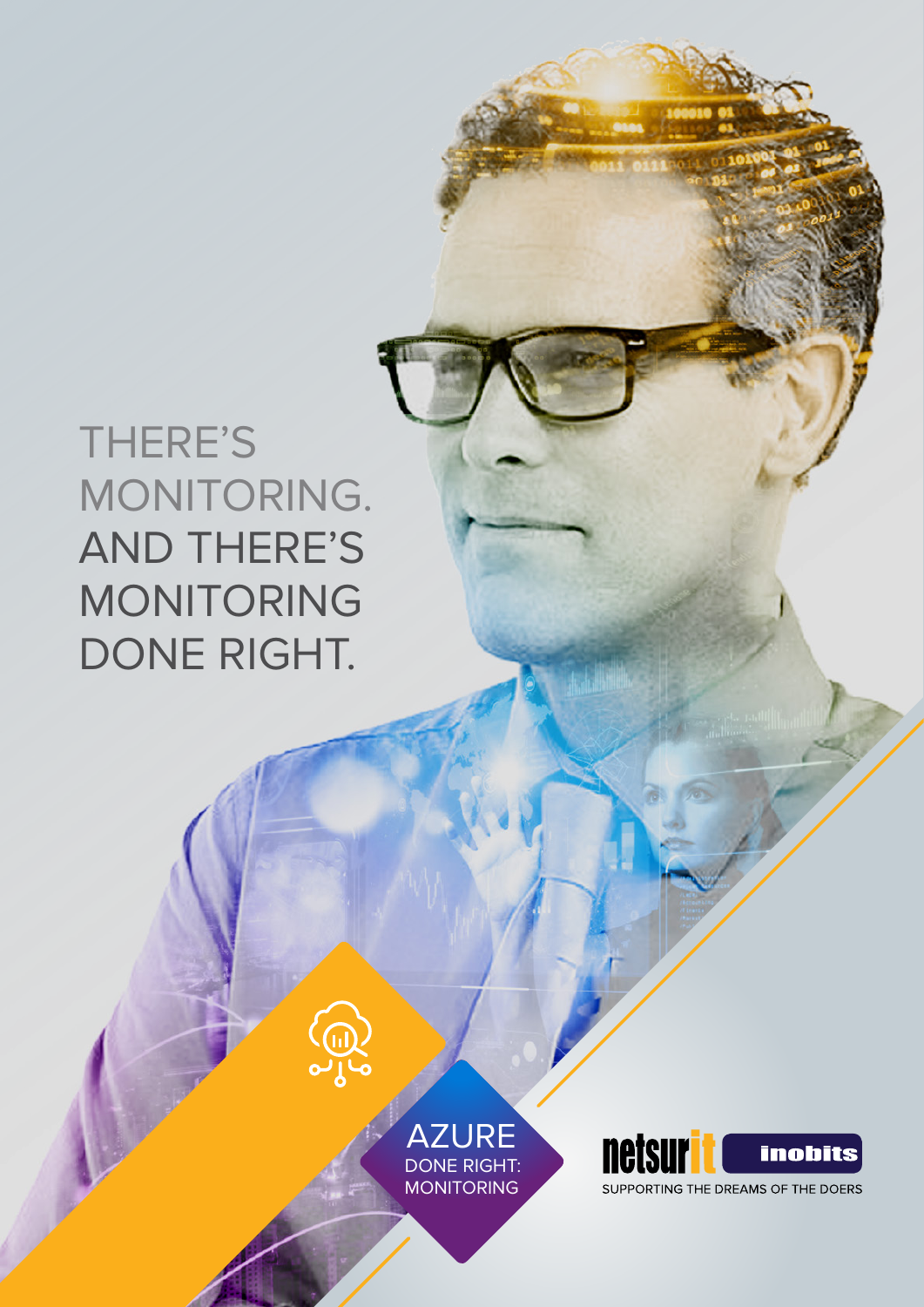An unfortunate by-product of today's digital world is the ever-present threat of an infrastructure disaster that could lead to severe business disruptions, with consequent detrimental financial impact.

**FOR EFFECTIVE MONITORING OF A HYBRID CLOUD INFRASTRUCTURE IT IS CRITICAL TO HAVE ENHANCED VISIBILITY, MANAGEABILITY, RELIABILITY AND SECURITY OF INFRASTRUCTURE AND WORKLOADS. BUT MOST EXISTING MONITORING TOOLS ARE STILL PRIMARILY TARGETED AT ON-PREMISES INFRASTRUCTURE AND DO NOT HAVE THE REQUIRED FUNCTIONALITY TO MONITOR CLOUD AND ON-PREMISES HYBRID INFRASTRUCTURES.**



## **AZURE DONE RIGHT. INTRODUCING NETSURIT'S**

**Azure Done Right** from Netsurit leverages our powerful cloud automation platform and our dedicated team of Microsoft Certified Engineers to deliver superior performance for your Azure workloads, thus allowing you complete control of your Hybrid cloud infrastructure — just as if it were managed in house.

And because a virtual DR site in Azure is cheaper to build and operate than traditional DR facilities, with Azure Done Right, you can costeffectively monitor and protect your environment.